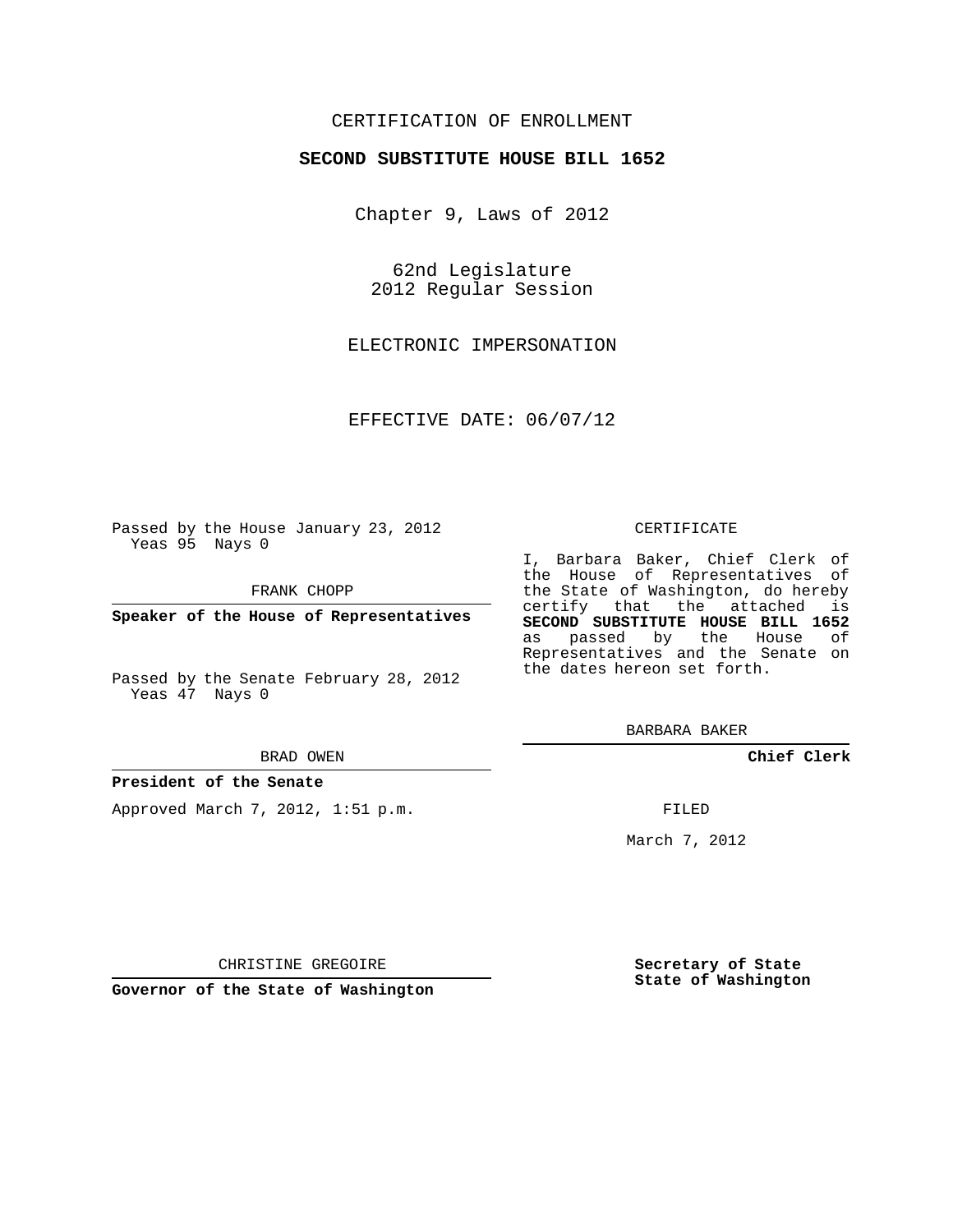# **SECOND SUBSTITUTE HOUSE BILL 1652** \_\_\_\_\_\_\_\_\_\_\_\_\_\_\_\_\_\_\_\_\_\_\_\_\_\_\_\_\_\_\_\_\_\_\_\_\_\_\_\_\_\_\_\_\_

\_\_\_\_\_\_\_\_\_\_\_\_\_\_\_\_\_\_\_\_\_\_\_\_\_\_\_\_\_\_\_\_\_\_\_\_\_\_\_\_\_\_\_\_\_

Passed Legislature - 2012 Regular Session

## **State of Washington 62nd Legislature 2012 Regular Session**

**By** House Judiciary (originally sponsored by Representatives Frockt, Kenney, Reykdal, Rolfes, Probst, Goodman, Maxwell, McCoy, Jacks, Jinkins, Ryu, Kagi, Ladenburg, Stanford, Hasegawa, Fitzgibbon, Blake, Billig, Roberts, Clibborn, Ormsby, Moscoso, Hudgins, and Liias)

READ FIRST TIME 01/16/12.

 AN ACT Relating to electronic impersonation; adding a new section to chapter 4.24 RCW; and creating a new section.

BE IT ENACTED BY THE LEGISLATURE OF THE STATE OF WASHINGTON:

 NEW SECTION. **Sec. 1.** The legislature finds that although social networking web sites and online bulletin boards provide valuable opportunities for networking, there are also opportunities for conduct that can cause harm to other persons. There are civil and criminal remedies for certain types of fraud, impersonation, and appropriation of a person's personality for commercial purposes. However, how these traditional legal remedies extend to wrongful impersonation over the internet to mislead, deceive, harass, threaten, or intimidate is relatively new and unclear. Courts have recognized the tort of invasion of privacy, and one of the four categories of an invasion of privacy claim is the misappropriation of another person's name or likeness. It is the intent of the legislature to specify that the tort of invasion of privacy may include the misappropriation of a person's name or likeness through social networking web sites and online bulletin boards with the intent to mislead, deceive, harass, threaten, or intimidate.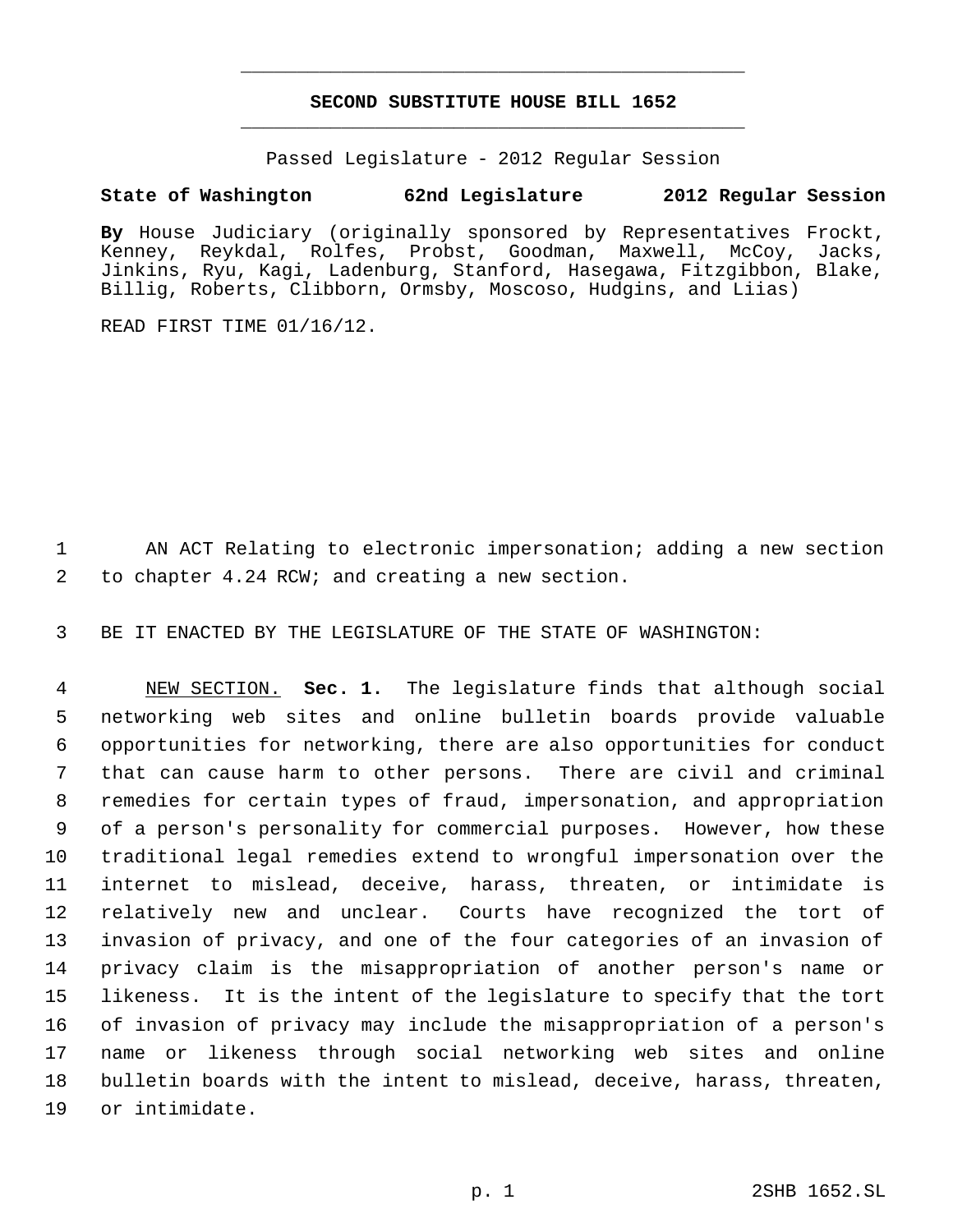NEW SECTION. **Sec. 2.** A new section is added to chapter 4.24 RCW to read as follows:

 (1) The definitions in this subsection apply throughout this section unless the context clearly requires otherwise.

(a) "Actual person" means a living individual.

 (b) "Blog" means a web site that is created primarily for the writer to maintain an online personal journal with reflections, comments, or hyperlinks provided by the writer.

 (c) "Impersonates" or "impersonation" means using an actual person's name or likeness to create an impersonation that another person would reasonably believe or did reasonably believe was or is the actual person being impersonated.

 (d) "Interactive computer service" means any information service, system, or access software provider that provides or enables computer access by multiple users to a computer server, including specifically a service or system that provides access to the internet and such systems operated or services offered by libraries or educational institutions.

 (e) "Online bulletin board" means a web site that is designed specifically for internet users to post and respond to online classified advertisements that are viewable by other internet users.

 (f) "Social networking web site" means a web site that allows a user to create an account or profile for the user for the purposes of, among other things, connecting the user's account or profile to other users' accounts or profiles. A blog is not a social networking web site.

 (2) A person may be liable in a civil action based on a claim of invasion of privacy when:

 (a) The person impersonates another actual person on a social networking web site or online bulletin board;

 (b) The impersonation was intentional and without the actual person's consent;

 (c) The person intended to deceive or mislead for the purpose of harassing, threatening, intimidating, humiliating, or defrauding another; and

 (d) The impersonation proximately caused injury to the actual person. Injury may include injury to reputation or humiliation, injury to professional or financial standing, or physical harm.